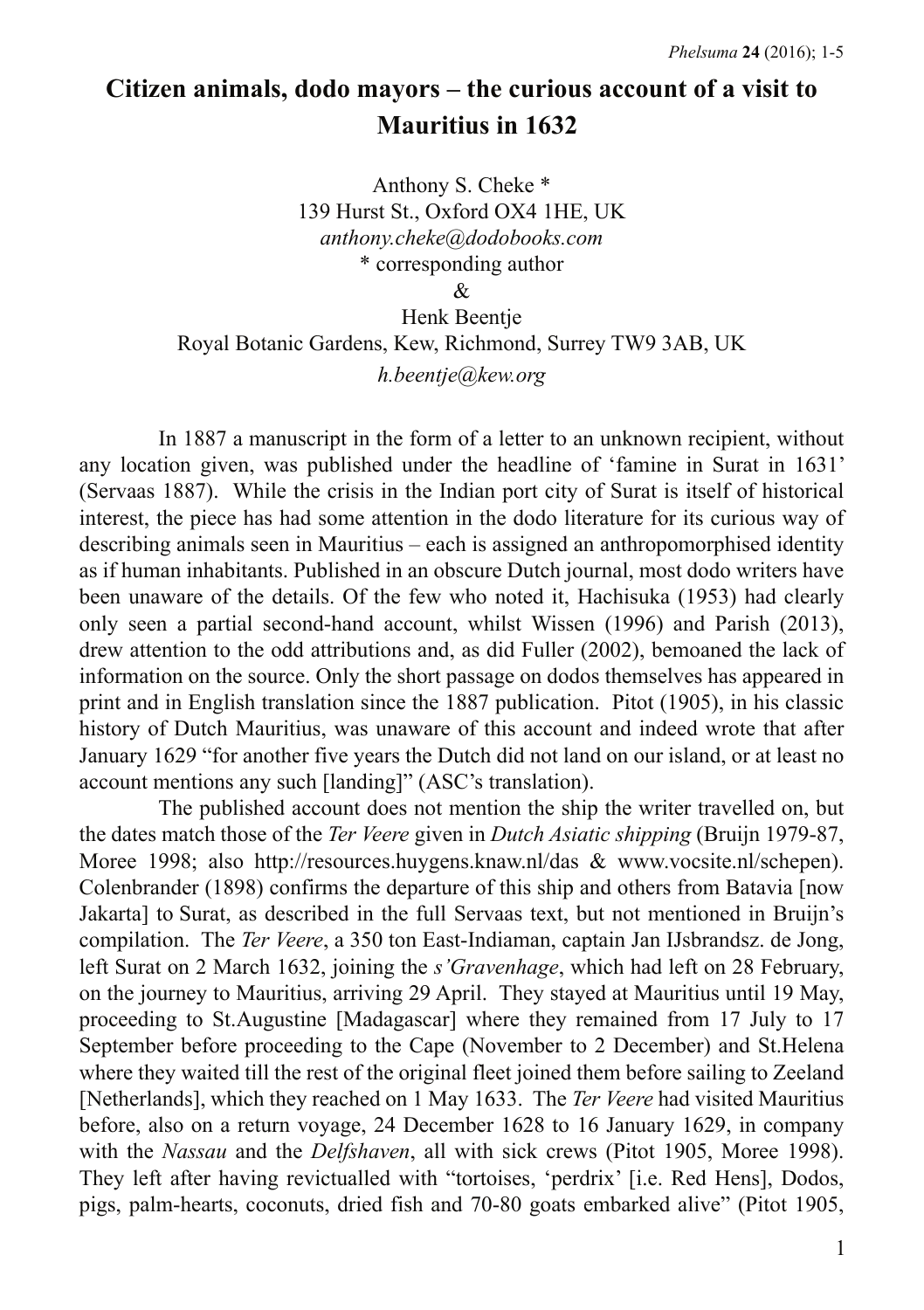ASC's translation).

Oddly to a modern reader, Surat is referred to in the text as being in 'Persia'; Colebrander (1898) likewise referred to 'Suratte en Persia' as the fleet's destination. The Mughal emperor Akbar, whose dynasty was of Persian origin, absorbed Gujarat, where Surat is located, into his empire in 1573 (Davies 1959). Surat was also one of the centres of settlement of the Parsis (='Persians'), Zoroastrian refugees who came to India in the eighth-tenth centuries CE (published dates vary) following the Arab, Turk and Mongol conquests of Persia (Boyce 1979).

While the human tragedy of famine is discussed in Surat (not translated), the account of Mauritius is confined to the anthropomorphised description of the animals they found there. Although the text only gives an explanation of these designations, and those given to the foodstuff on board, at the end off the letter, we have given the real name in square brackets at the first usage, to make the account easier to follow.

The principal biological importance of the passage is that it is the only eyewitness account to refer to what the Dodo ate – fruit. It is also one of only two accounts that mention the ability of dodos to use their bills to bite hard in self-defence, the other being the 'Verhuff' account of 1611, actually by Johann Verken (Parish 2013). It is also of some interest that the pigs are reported as thin and scrawny, suggesting they were short of food, and possibly explaining other reports of carnivorous behaviour (attacking and eating young goats and cattle; Cheke & Hume 2008: 81), in addition to the more normal feral pig diet of tortoise and turtle (and, no doubt, Dodo) eggs. The crew of the *Ter Veere* were evidently unaware of, and did not discover, the classic way of attracting Red Hens by waving a red cloth as described by so many other visitors (Cheke & Hume 2008).

The original has enormously long sentences which we have broken up into shorter stretches, but we have not altered the sense or sequence of the  $17<sup>th</sup>$  century Dutch. Words added by us for clarity are in curly brackets  $\{\}$ ; animal names are emphasized in bold for ease of reading. The translation is by HB and the commentary by ASC.

## **References**

- Boyce, M. 1979. *Zoroastrians their religious belief and practices.* London: Routledge & Kegan Paul. 252pp.
- Bruijn, J.R., Gaastra, F.S. & Schoffer, I. 1979-87. *Dutch Asiatic Shipping in the 17th and 18th centuries.* The Hague: Martinus Nijhoff. 3 vols.
- Cheke, A.S. & Hume J.P. 2008. *Lost land of the Dodo: an ecological history of Mauritius, Réunion and Rodrigues*. London: A&C Black & New Haven, Connecticut: Yale University Press. 464pp.
- Colebrander, H.T. 1898. *Dagh-Register gehonden int Casteel Batavia XXXX passerende der ter plaetse als over geheel Nederlandts-India, Anno 1631-1634.*  s'Gravenhage: Martinus Nijhoff.
- Davies, C.C. 1959. *An historical atlas of the Indian peninsula.* New Delhi : Oxford University Press. 48pp.
- Moree, P.J. 1998. *A concise history of Dutch Mauritius, 1598-1710*. London: Kegan Paul International, & Leiden: International Institute of Asian Studies. 127pp.
- $\mathcal{L}$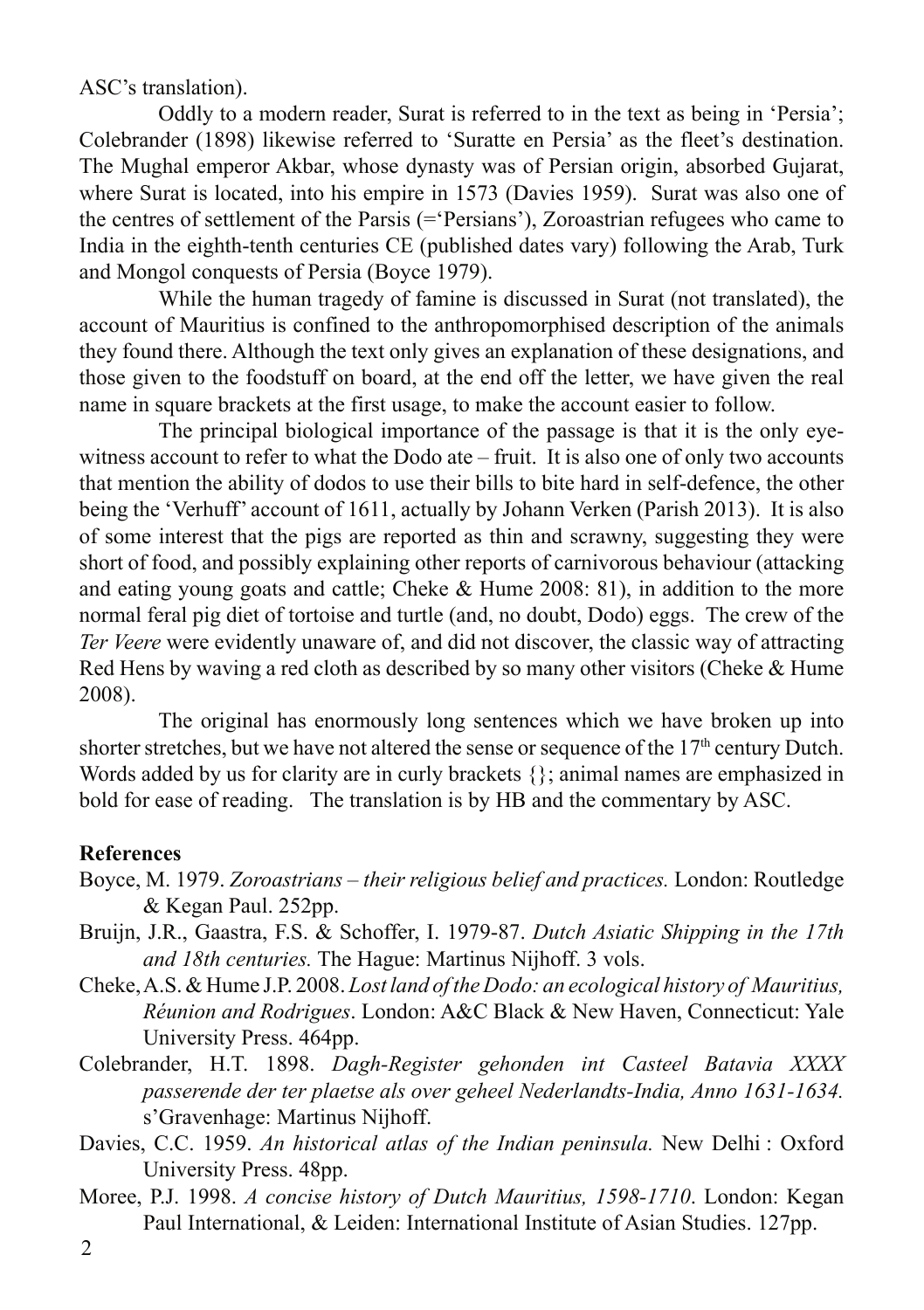- Parish, Jolyon C. 2013. *The Dodo and the Solitaire: A Natural History.* (Life of the Past series.) Bloomington: Indiana University Press, xxii + 407pp.
- Servaas van Rooijen, A.J. 1887. Hongersnood in Suratta a° 1631. *De Navorscher, Amsterdam* 37(1): 4-8.
- Sewell, W. 1766. *A compleat dictionary English and Dutch, to which is added a grammar for both languages...* Amsterdam: Kornelis de Veer. 2 vols.

#### **Hongersnood in Suratta anno 1631 [Famine in Surat, 1631]**

[the first section, pp.4-5 in the published version, concerns Surat; the Mauritius account starts on p.5]

So understand, beloved friend, that we left Persia on the 2nd March for the island of Mauritius, and have during the voyage been vexed<sup>1</sup> with the low nobility, to wit Sr Speckx [salt pork], miss Claren [fresh water], the Gentleman Ryswyck [boiled] rice], Sir Jan Bruyn alias van Souten [salt meat], Sir Piscado Salada [salt fish], but the Gentleman Druyff [Spanish wine] left us, whom we hope to find again in our native country, and then to take up again our friendly conversation with him. But the Mr. Ryswyck, Miss Claren, and Sir Piscado Salada with Sir Speckx have mostly remained on a familiar basis with us, but Sir Jan Bruyn has been little in our company, as he has a horrible stinking breath, for which we cannot stand him, which misfortune will become worse and worse with him; as this is these days incurable, so he will be deserted by all. Passing the time in such a manner we reached the island on the  $29<sup>th</sup>$  April, and came on land, to trade with the inhabitants, which were different in kind, to wit **mayors** [Dodos], **citizens** [pigs], **soldiers** [Red Hens], **tailors** [goats], **farmers** [tortoises] and **unknown inhabitants** [cattle], which we were unable to talk to, as they kept to the mountains.

Upon coming there we first found the **farmers**, which we greeted in their fashion, and they did not acknowledge at all, which we grew angry about, and took them prisoner on board, and tortured till death followed, and then skinned, cooked and then sent to their grave. As the others were surprised about this {they} went into the forest so that from then on we steadily robbed them, bringing aboard **mayors**, **citizens** etc. from which robbery we grew rich, and fattened our waists.

The **mayors** are very superb or well-mannered, they showed themselves to us with a stiff face and open mouth, very self-assured and cocky, hardly wished to move out of our way. Their war weapons were their mouths, with which they knew to bite sharply, their food was raw fruit. {They}were not very well-dressed, but were very rich and fat around the middle, so they were brought aboard in great numbers, to the contentment of us all. The **citizens** were very thin and scrawny of body, very grumpy, pushy and resentful, their gun was two curved long teeth, with which they defended themselves. They were dirty and messy, gave forth a horrible noise when we took them

We have translated 'gevacxeert' by vexed as this seems the sense, although *gevacxeert* cannot be identified in Dutch dictionaries old or new.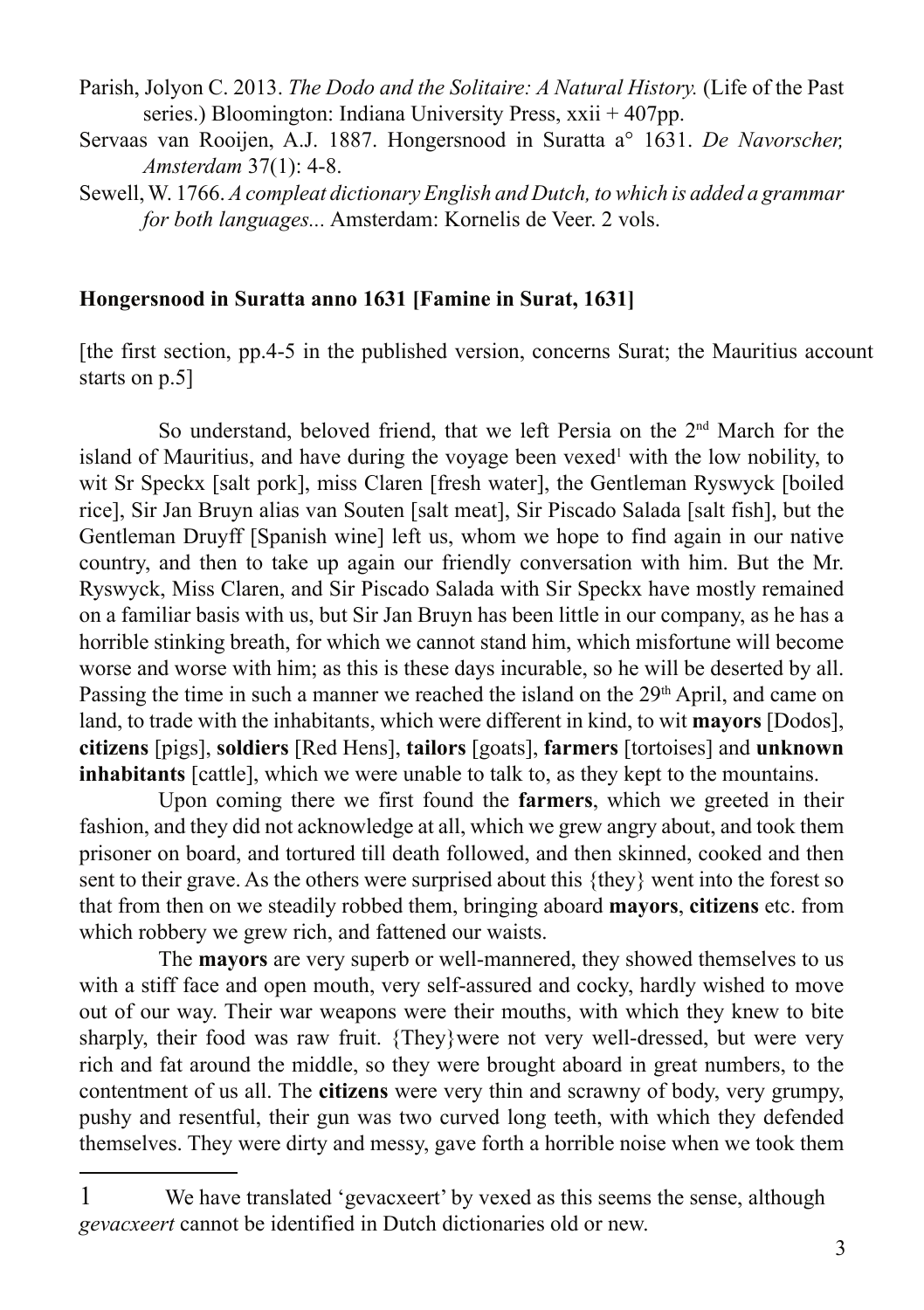aboard as prisoners to do them to death like the others.

The **soldiers** were very small in stature and slow of foot, so they could be easily caught by hand, their armour or weapon<sup>2</sup> was their mouth, which was very sharp and pointed, and which they used instead of a dagger. {They} were very cowardly<sup>3</sup> and skittish<sup>4</sup>, not striking like soldiers, {but} running about in great disorder, now here, now there, not being true to each other at all.

The **farmers** are very leaden<sup>5</sup>, plump and stupid, very scared of us and hating. They were very well armed and equipped, they have a hard thick shield on their back and their front, which serves instead of armour, their feet are covered closely with a tough skin, which serves instead of boots, when they go through water, also in the forest, through thistles and thorns, they cannot be damaged. {They} are very fertile and prolific, but lazy and slow, are not active in agriculture, indeed {they} gobble up more crop than they search to plant. As we therefore saw how useless they were for their country, we took many of them for our pleasure.

The **tailors** are their also in great abundance, but recalcitrant and cruel of face, rough of body, hard and thick of hands. {We} could not believe they could ply a needle, but are more inclined to war and robbery, as they are better armed than the soldiers, because they have two circular<sup>6</sup> protuberances on their forehead, like twin horns, and this is their weapon of war, as they defend themselves with these. They produced a hoarse thin noise, when they saw us, with which they could warn each other, they always had a sentry on duty, and when that sentry started calling, young and old would flee into the forest, and they were very true to each other. They were not esteemed by the {other} inhabitants, because all the others from the principles of their birth bring their own clothing so that they have to live from robbery. I do not believe they would be esteemed in Batavia, because of the strange growth on their forehead, which would terrify the citizens of Batavia, as they could hardly believe they had ever seen such before. We took many of them prisoner and aboard.

On the **unknown inhabitants** we have been unable to write with any certainty, as we saw three or four from afar, very large it seemed, like giants compared to the others, and did not show themselves after.

I have set out below the names of the inhabitants, as well as the meaning how to translate, I cannot expand at present as these mentioned above are the principal {ones} of the island of Mauritius.

<sup>2</sup> The original Dutch has 'geweer' (=gun) but 'weapon' seems a more appropriate translation; the same applies later to goats whose horns are said to be their 'oorloochsgeweer' (=*oorlogs geweer*, war gun).

<sup>3</sup> The text has 'bloot' (=naked, bare), but we think the author intended *bloo[d]*, cowardly (see Sewell 1766).

<sup>4 &#</sup>x27;shou' in the original, presumably = *schouw*, of which the most likely meaning, in context, is skittish (Sewell 1766).

<sup>5 &#</sup>x27;lodtlich', presumably = *loden* , leaden, heavy.

<sup>6 &#</sup>x27;ronde' (round), but in reference to goats' horns must mean 'curved round in a circle'.